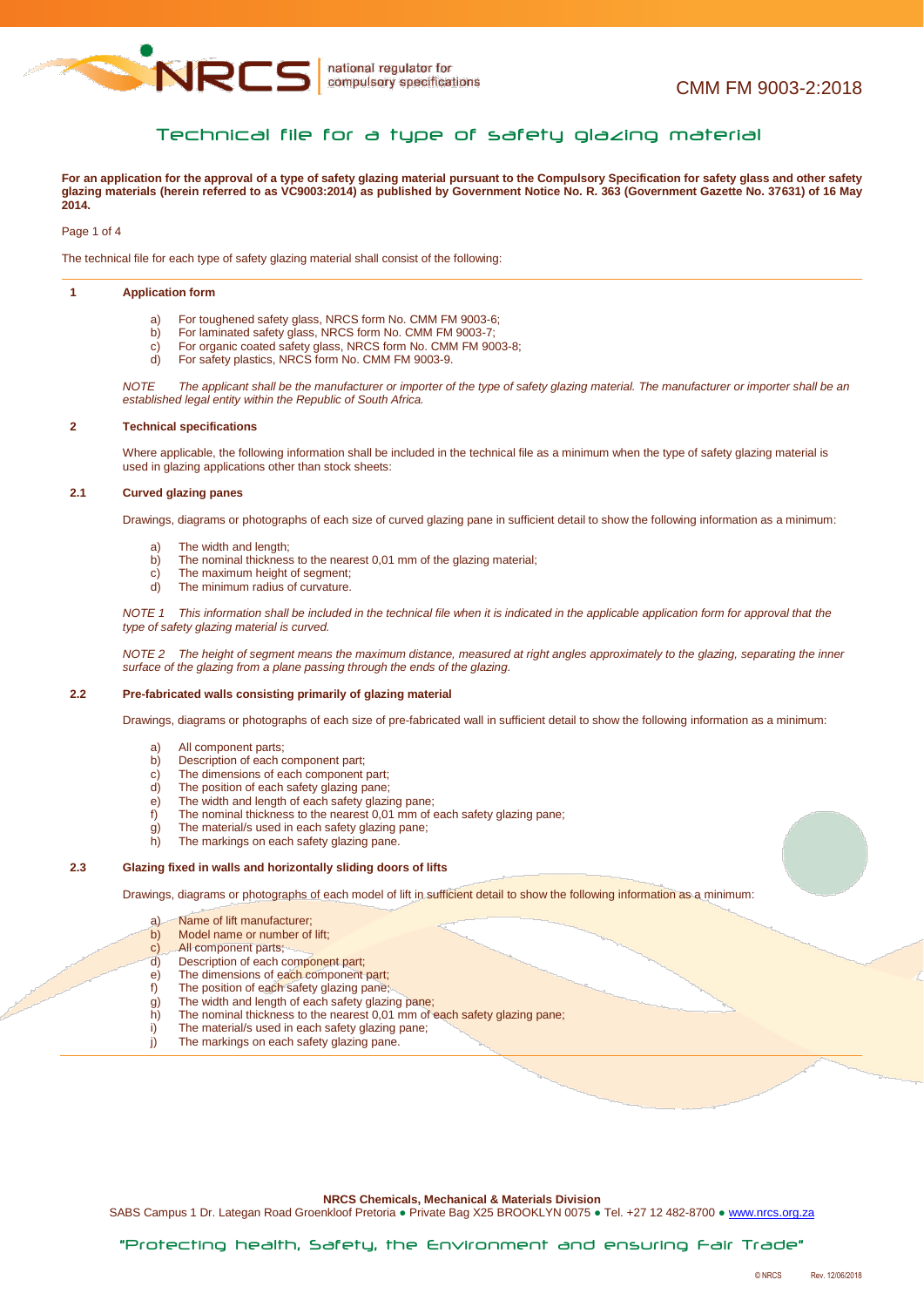### **2.4 Pre-fabricated doors and sidelights consisting primarily of glazing material**

Drawings, diagrams or photographs of each size of pre-fabricated door or sidelight in sufficient detail to show the following information as a minimum:

- a) All component parts;<br>b) Description of each of
- b) Description of each component part;<br>c) The dimensions of each component
- c) The dimensions of each component part;<br>d) The position of each safety glazing pane;
- d) The position of each safety glazing pane;<br>e) The width and length of each safety glazing
- e) The width and length of each safety glazing pane;<br>f) The nominal thickness to the nearest 0.01 mm of e
- The nominal thickness to the nearest 0,01 mm of each safety glazing pane;
- g) The material/s used in each safety glazing pane;
- h) The markings on each safety glazing pane.

## **2.5 Pre-fabricated doors and sidelights fitted with glazing**

Drawings, diagrams or photographs of each size of pre-fabricated door or sidelight in sufficient detail to show the following information as a minimum:

- a) All component parts;
- b) Description of each component part;<br>c) The dimensions of each component
- The dimensions of each component part;
- d) The position of each safety glazing pane;<br>e) The width and length of each safety glazing
- e) The width and length of each safety glazing pane;<br>f) The nominal thickness to the nearest 0,01 mm of  $\epsilon$
- The nominal thickness to the nearest 0,01 mm of each safety glazing pane;
- g) The material/s used in each safety glazing pane; h) The markings on each safety glazing pane.

## **2.6 Glazing fixed in pre-fabricated window frames**

Drawings, diagrams or photographs of each size of pre-fabricated window frame in sufficient detail to show the following information as a minimum:

- a) All component parts;<br>b) Description of each of
- b) Description of each component part;<br>c) The dimensions of each component
- The dimensions of each component part;
- d) The position of each safety glazing pane;
- e) The width and length of each safety glazing pane;
- f) The nominal thickness to the nearest 0,01 mm of each safety glazing pane;
- g) The material/s used in each safety glazing pane;
- h) The markings on each safety glazing pane.

# **2.7 Pre-fabricated glazed bath enclosures and shower cubicles**

Drawings, diagrams or photographs of each size of pre-fabricated glazed bath enclosure or shower cubicle in sufficient detail to show the following information as a minimum:

- a) All component parts;<br>b) Description of each of
- b) Description of each component part;<br>c) The dimensions of each component
- c) The dimensions of each component part;<br>d) The position of each safety glazing pane:
- The position of each safety glazing pane;
- e) The width and length of each safety glazing pane;<br>f) The nominal thickness to the nearest 0.01 mm of
- The nominal thickness to the nearest 0,01 mm of each safety glazing pane;
- g) The material/s used in each safety glazing pane; h) The markings on each safety glazing pane.
- **2.8 Glazing in pre-fabricated balustrades**

Drawings, diagrams or photographs of each size of pre-fabricated balustrade in sufficient detail to show the following information as a minimum:

- a) All component parts;<br>b) Description of each of
- Description of each component part;
- c) The dimensions of each component part;<br>d) The position of each safety glazing pane:
- The position of each safety glazing pane;
- e) The width and length of each safety glazing pane;<br>f) The nominal thickness to the nearest 0,01 mm of
- The nominal thickness to the nearest 0,01 mm of each safety glazing pane;
- $\frac{g}{g}$ ) The material/s used in each safety glazing pane;<br>b) The markings on each safety glazing pane.
- The markings on each safety glazing pane.

## **2.9 Glazing in pre-fabricated internal partitions**

Drawings, diagrams or photographs of each size of pre-fabricated internal partition in sufficient detail to show the following information as a minimum:

- a) All component parts;
- b) Description of each component part;
- c) The dimensions of each component part;
- d) The position of each safety glazing pane;
- e) The width and length of each safety glazing pane;<br>f) The nominal thickness to the nearest 0.01 mm of  $\epsilon$
- The nominal thickness to the nearest 0,01 mm of each safety glazing pane;
- g) The material/s used in each safety glazing pane;<br>h) The markings on each safety glazing pane.
- The markings on each safety glazing pane.

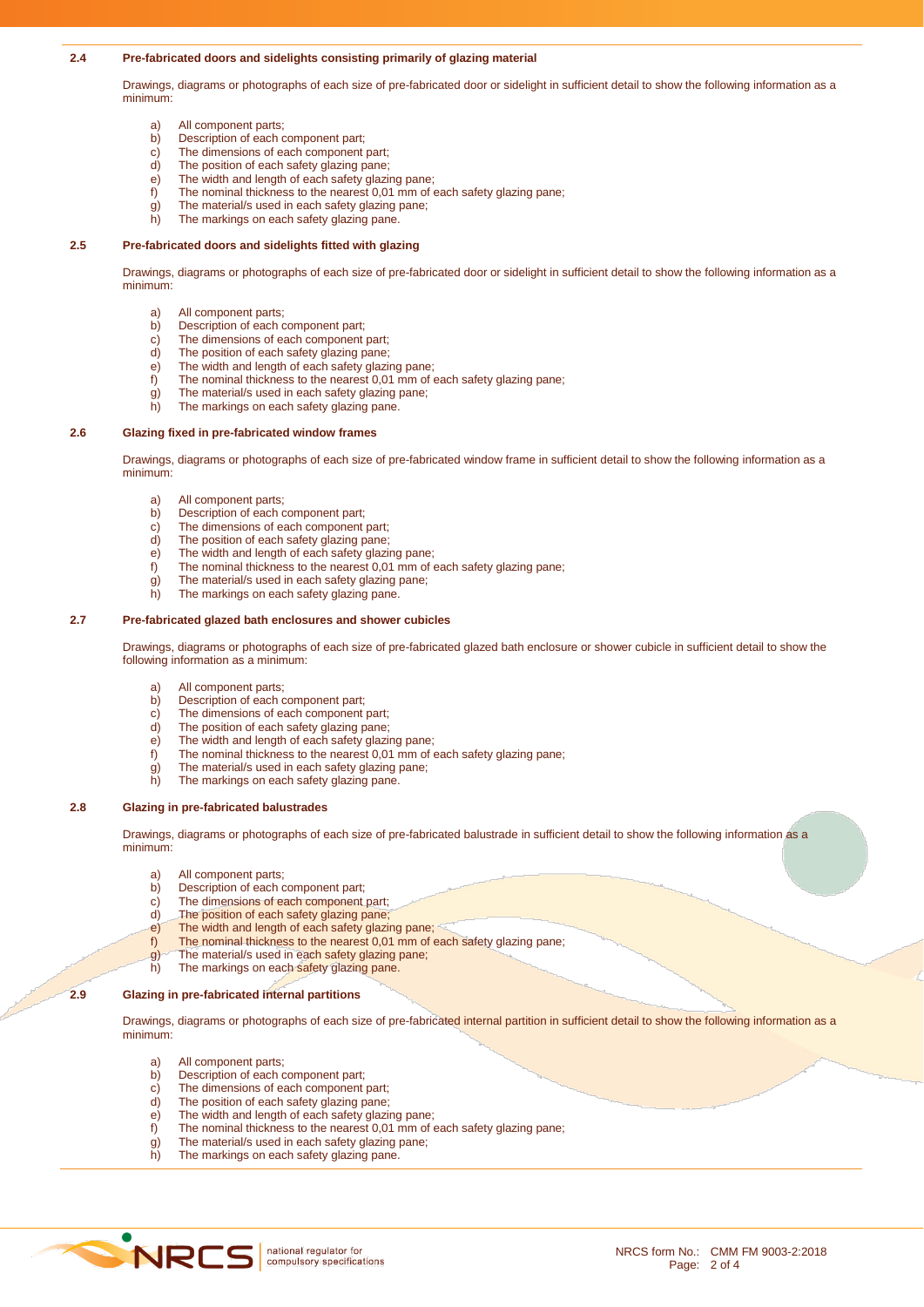### **2.10 Glazing used in the construction of furniture**

Drawings, diagrams or photographs of each type of furniture in sufficient detail to show the following information as a minimum:

- a) All component parts;<br>b) Description of each of
- b) Description of each component part;<br>c) The dimensions of each component
- c) The dimensions of each component part;<br>d) The position of each safety glazing pane:
- d) The position of each safety glazing pane;<br>e) The width and length of each safety glazing
- e) The width and length of each safety glazing pane;<br>f) The nominal thickness to the nearest 0,01 mm of
- The nominal thickness to the nearest 0,01 mm of each safety glazing pane;
- g) The material/s used in each safety glazing pane;
- h) For each shelf and table top of safety glass, the location of each of its supports;
- i) For glazed shelving not uniformly supported over the entire length, the maximum uniformly distributed safe load per unit area for each shelf of safety glass in kg/m²;
- j) For glazed shelving not uniformly supported over the entire length, the maximum concentrated load for each shelf of safety glass in kg;
- k) For each safety glass pane, the type of finish of all its edges;
- l) The markings on each safety glazing pane.

#### **2.11 Glazing used in fish tanks (aquariums)**

Drawings, diagrams or photographs of each size of fish tank (aquariums) in sufficient detail to show the following information as a minimum:

- a) All component parts;
- b) Description of each component part;
- c) The dimensions of each component part;
- d) The position of each safety glazing pane;
- e) The width and length of each safety glazing pane;
- f) The nominal thickness to the nearest 0,01 mm of each safety glazing pane;
- g) The material/s used in each safety glazing pane; h) The markings on each safety glazing pane.
- 

### **2.12 Glazing in pre-fabricated underwater observation panels**

Drawings, diagrams or photographs of each size of pre-fabricated underwater observation panel in sufficient detail to show the following information as a minimum:

- a) All component parts;
- b) Description of each component part;
- c) The dimensions of each component part;
- d) The position of each safety glazing pane;
- e) The width and length of each safety glazing pane;
- f) The nominal thickness to the nearest 0,01 mm of each safety glazing pane;
- g) The material/s used in each safety glazing pane;
- h) The markings on each safety glazing pane.

### **2.13 Weather shelters for public transport passengers fitted with glazing**

Drawings, diagrams or photographs of each design of weather shelter in sufficient detail to show the following information as a minimum:

- a) All component parts;
- b) Description of each component part;<br>c) The dimensions of each component
- The dimensions of each component part;
- d) The position of each safety glazing pane;
- e) The width and length of each safety glazing pane;
- f) The nominal thickness to the nearest 0,01 mm of each safety glazing pane;
- $\vec{g}$ ) The material/s used in each safety glazing pane;
- h) The markings on each safety glazing pane.

#### **2.14 Pre-fabricated display cabinets and notice boards fitted with glazing**

Drawings, diagrams or photographs of each design of pre-fabricated display cabinet and notice board in sufficient detail to show the following information as a minimum:

- a) All component parts;
- 
- b) Description of each component part;<br>c) The dimensions of each component The dimensions of each component part;
- d) The position of each safety glazing pane;
- e) The width and length of each safety glazing pane;
- f) The nominal thickness to the nearest 0,01 mm of each safety glazing pane;
- $\mathbf{g}$ ) The material/s used in each safety glazing pane;
- h) The markings on each safety glazing pane.

### **3 Markings**

Markings appearing on the type of safety glazing material as required by paragraph 5 of the latest edition of SANS 1263-1.